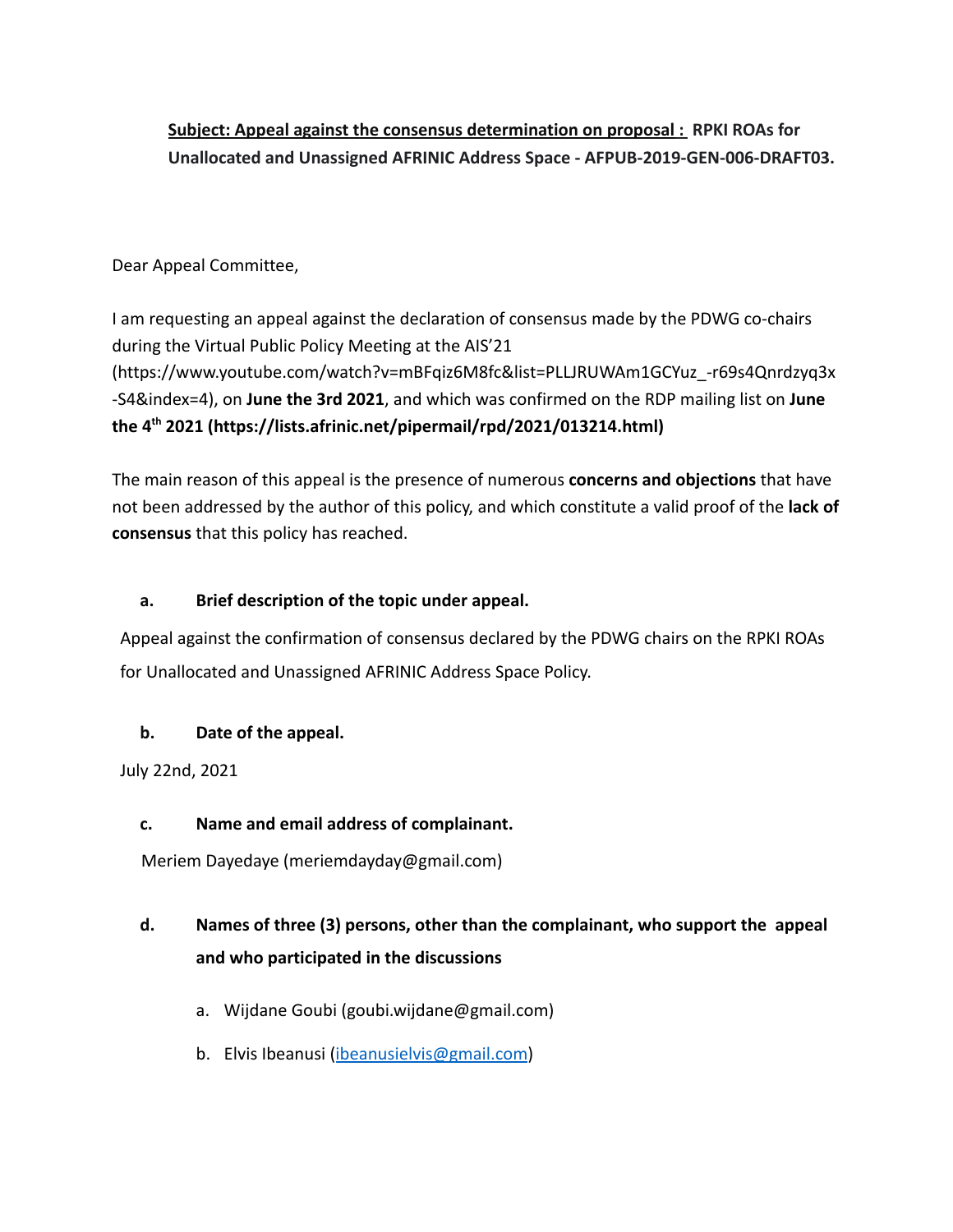c. Christian Orozco ([chresgoro@gmail.com](mailto:chresgoro@gmail.com))

### **e. Date of the decision made by the co-chairs**

3 rd June 2021

### **f. Reference to an announcement of decision which is being appealed**

1. 4th June 2021, the co-chairs announced consensus is achieved

**(<https://lists.afrinic.net/pipermail/rpd/2021/013214.html>),** which was referenced in the June 3<sup>rd</sup> session of the AIS'21

([https://www.youtube.com/watch?v=mBFqiz6M8fc&list=PLLJRUWAm1GCYuz\\_-r69s4Qnrdzyq3x](https://www.youtube.com/watch?v=mBFqiz6M8fc&list=PLLJRUWAm1GCYuz_-r69s4Qnrdzyq3x-S4&index=4) [-S4&index=4\)](https://www.youtube.com/watch?v=mBFqiz6M8fc&list=PLLJRUWAm1GCYuz_-r69s4Qnrdzyq3x-S4&index=4)

### g. **Evidence of a failed attempt to resolve the disagreement through discussion:**

This was the announcement of the PWDG Co-chairs regarding the issue: <https://lists.afrinic.net/pipermail/rpd/2021/013214.html>

Listed below are the arguments that were ignored by the Chairs:

Anthony Ubah (*Sun Jun 6 15:46:54 UTC 2021)*

i. <https://lists.afrinic.net/pipermail/rpd/2021/013216.html>

### Aziz Halim

ii. (*Sun Jun 6 17:24:32 UTC 2021)* <https://lists.afrinic.net/pipermail/rpd/2021/013218.html>

### Elvis Ibeanusi

iii. (*Mon Jun 7 11:04:54 UTC 2021)* <https://lists.afrinic.net/pipermail/rpd/2021/013234.html>

# Meriem Dayedaye

iv. (*Mon Jun 7 16:42:06 UTC 2021)* <https://lists.afrinic.net/pipermail/rpd/2021/013237.html>

### Aziz Halim

i. *(Mon Jun 7 16:47:07 UTC 2021)*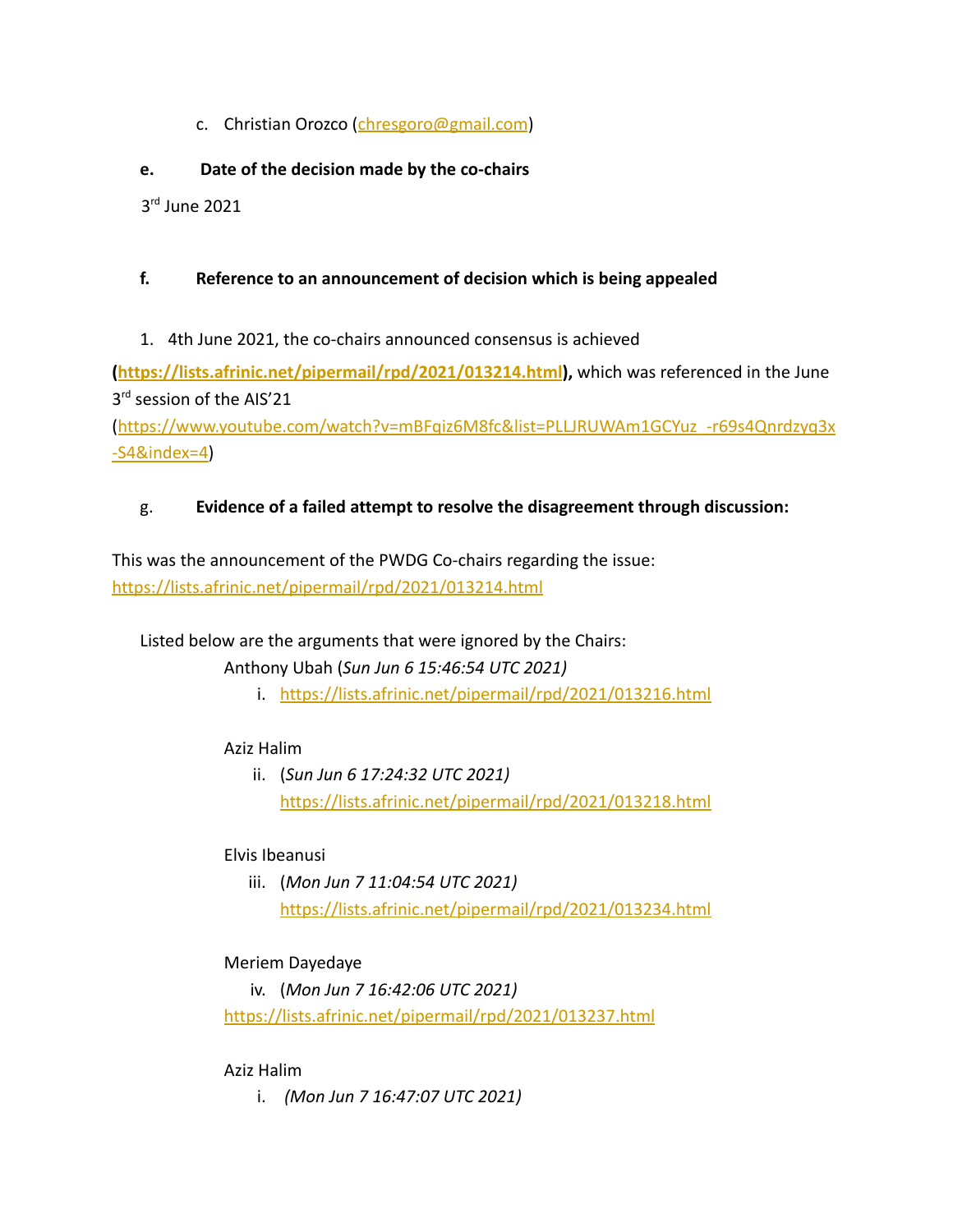#### <https://lists.afrinic.net/pipermail/rpd/2021/013238.html>

#### Daniel Yakmut

ii. (*Mon Jun 7 22:14:46 UTC 2021)* <https://lists.afrinic.net/pipermail/rpd/2021/013243.html> Note : response to Jordi Palet (https://lists.afrinic.net/pipermail/rpd/2021/013240.html)

*(Mon Jun 7 22:45:41 UTC 2021)* <https://lists.afrinic.net/pipermail/rpd/2021/013245.html> Note: response to Fernando Frediani ([https://lists.afrinic.net/pipermail/rpd/2021/013244.html\)](https://lists.afrinic.net/pipermail/rpd/2021/013244.html)

#### Meriem Dayedaye

iii. *Tue Jun 8 14:58:40 UTC 2021* <https://lists.afrinic.net/pipermail/rpd/2021/013281.html>

#### Mark Tinka

iv. (*Fri Jun 11 16:49:26 UTC 2021)* <https://lists.afrinic.net/pipermail/rpd/2021/013301.html>

#### Job Snijders

i. (*Mon Jun 14 11:12:24 UTC 2021)* <https://lists.afrinic.net/pipermail/rpd/2021/013312.html>

#### Fredrik Korsback

*ii.* (*Mon Jun 14 20:24:38 UTC 2021)* <https://lists.afrinic.net/pipermail/rpd/2021/013314.html> Note: In concurrence with Mark Tinka

(https://lists.afrinic.net/pipermail/rpd/2021/013321.html)

#### Mark Tinka

iii. (*Tue Jun 15 14:44:41 UTC 2021)* <https://lists.afrinic.net/pipermail/rpd/2021/013321.html>

#### Job Snijders

iv. (*Tue Jun 15 18:45:58 UTC 2021)* <https://lists.afrinic.net/pipermail/rpd/2021/013327.html>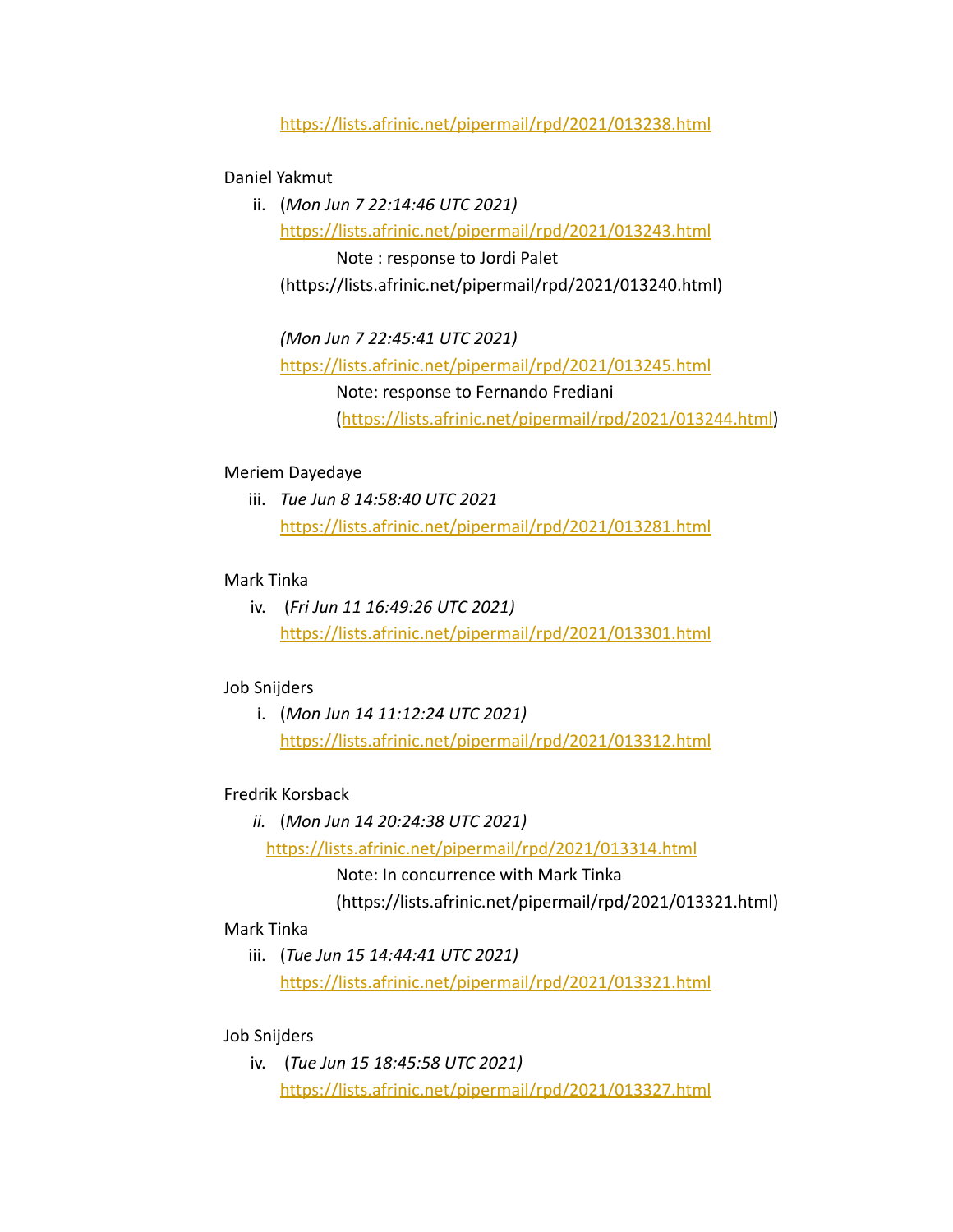v. *Tue Jun 15 18:59:05 UTC 2021* <https://lists.afrinic.net/pipermail/rpd/2021/013328.html> Note: Response to Noah ([https://lists.afrinic.net/pipermail/rpd/2021/013326.html\)](https://lists.afrinic.net/pipermail/rpd/2021/013326.html)

URL to the PWDG Co-Chairs' responses:

#### Vincent Ngundi & Darwin Da Costa

- v. (*Tue Jun 8 13:58:08 UTC 2021)* <https://lists.afrinic.net/pipermail/rpd/2021/013273.html>
- vi. (*Thu Jun 17 15:17:42 UTC 2021) Last Call <https://lists.afrinic.net/pipermail/rpd/2021/013339.html>*
- h. Detailed appeal submission
- 1. The following appeal addresses the fact that a full consensus on the RPKI ROAs for Unallocated and Unassigned AFRINIC Address Space policy proposal has not been reached. According to the CPM, if consensus is not reached, the concerned policy cannot be ratified, and an appeal shall take place. Normally, the policy shall be discussed and debated. Nevertheless, many concerns have not been addressed by the author which implies that a full consensus has not been reached. In this situation, we are in the obligation to submit an appeal for the staff to reconsider our point of view.
- 2. The co-chairs ignored a multitude of concerns, that were clearly voiced out and were explicitly discussed on the chat box, which contradicts the values of fairness and openness. We noticed that the PDWG neglected the opinion of several participants and made false assumptions about their affiliation and their knowledge of the matter. In this appeal, we will stress the reasons why this policy should not be passed.
- 3. This policy misinterprets the vocation of RIRs. In other words, RIRs cannot interfere in resource routing process, it is not their mission to do so. Their only mission is to manage the registration and distribution of number resources. That said, Routing is out of their mandated scope. Given the above, if this policy gets ratified, it will increase the chances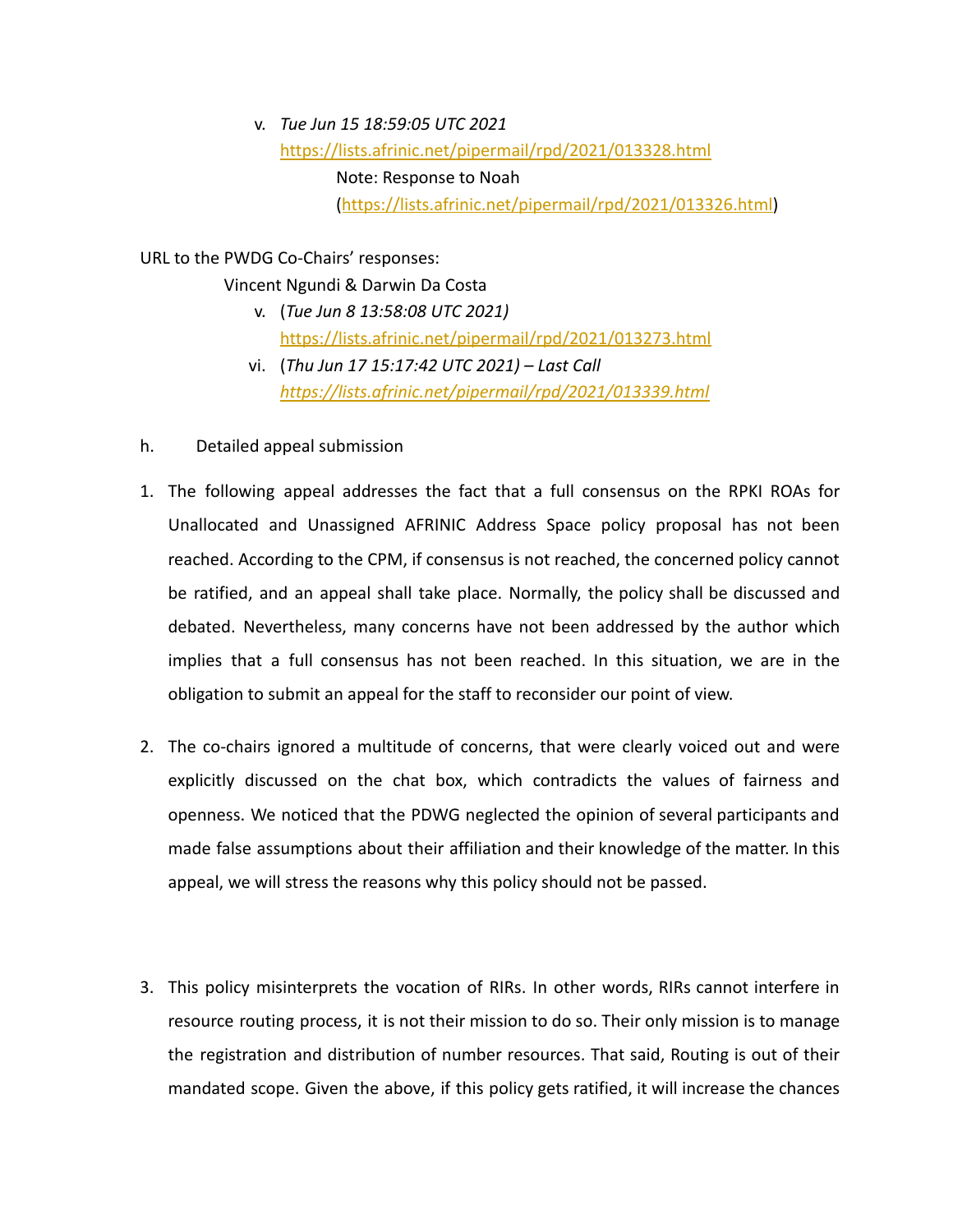that AFRINIC commits routing errors, which can potentially hinder networks functioning. Additionally, AFRINIC staff has a history committing such technical mistakes. Consequently, I think that AFRINIC should stay out of the routing procedure, since it is not a part of their competences, since it will only make them lose their credibility and will create disappointment among members.

- 4. On another hand, enabling AS0 is not a policy issue. Therefore, it should be handled by a specialized team. In fact, resource holders cannot create AS0/ROA, since it can create numerous invalid prefixes in the routing table.
- 5. Implementing this policy will require Afrinic to create a new Trust Anchor certification.
- 6. Concerning the restriction of operators' choice due to RPKI not being an opt-in service, we oppose it because operators are going to lose their right to choose and decide. Consequently, stating that those added elements are included in the opt in service will only confuse the operators, who might not agree with what has been added. As a result, this behavior jeopardizes the values of transparency and fairness.
- 7. To some extent, this policy does not provide a precise time interval between the revocation and the reallocation of resources, which can be misleading and can potentially create chaos. That said, it lacks operational information and a clear process that frames this operation.
- 8. The policy introduces additional failure points in the routing process, and thus unnecessary risks. Additionally, this proposal should be optional, and the risks outweigh the benefit. The focus should be getting RPKI widely deployed instead, rather than a campaign for AS0.
- 9. The deployment of AS 0 TALs decreases the overall reliability of the Internet, therefore the policy is a misapplication of the RPKI technology and represents a major risk,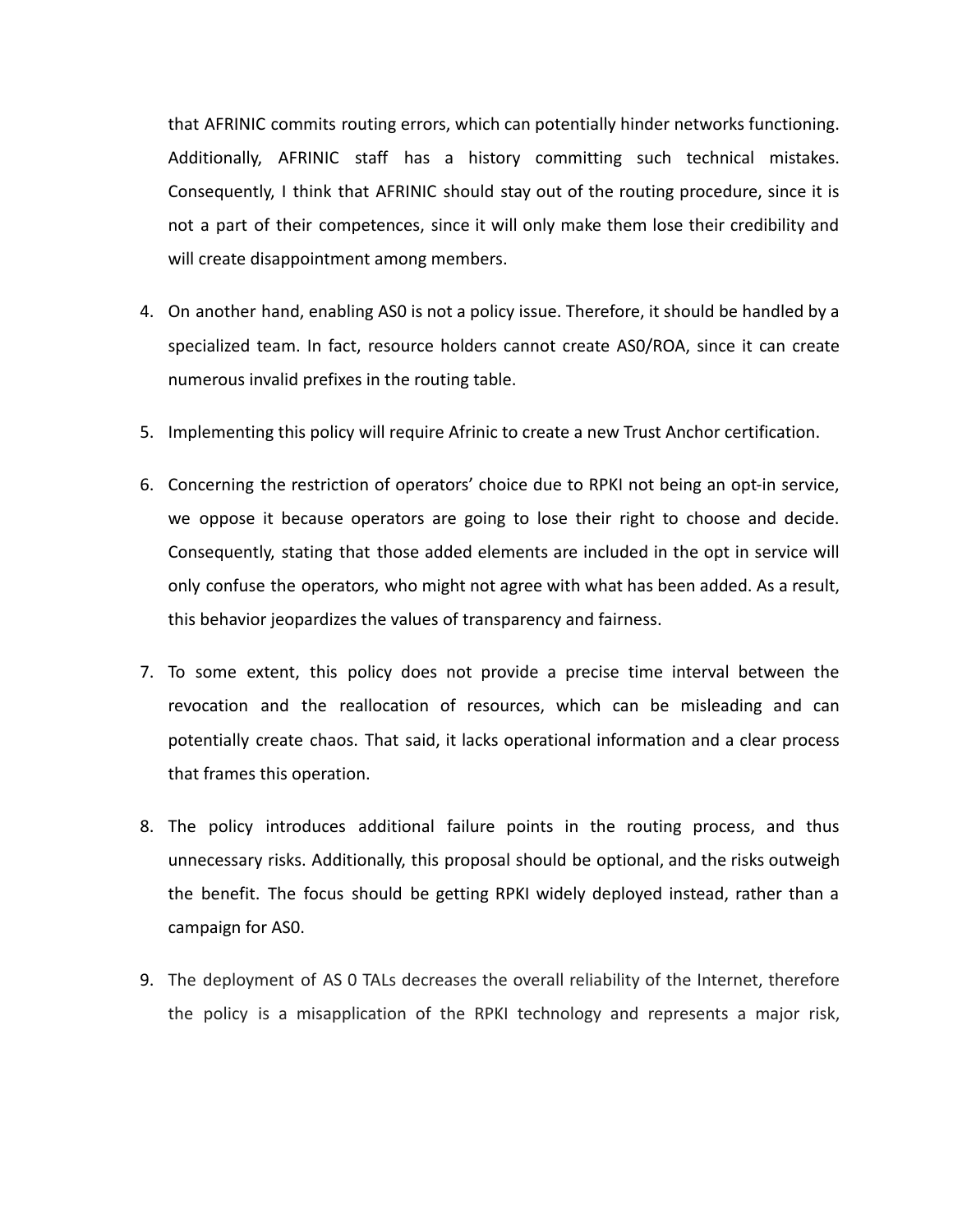especially that future incidents will definitely occur due to AFRINIC's history of mistakes and incidents, because we can't build perfect software.

- 10. Another major concern is that the risk in error when assigning AS0 includes the creation of Network Blackhole, as incoming or outgoing traffic is silently dropped, without feedback. This failure will be hard to detect.
- 11. According to other RIRs, this policy is described as unnecessary. This type of resource allocation is not adequate to other RIRs rules. For the simple reason that, some RIRs detain much bigger resource space, and ISPs using RPKI can invalidate unused resources with a minimal code, which proves the inefficiency of the policy. To sum up, this proposal does not integrate operational details, which are of extreme importance to assess its impact. To clarify, the policy should verify post-implementation to mitigate accidental/malicious DOS, the possibility of using it against a member who is yet to pay dues, and the conflict with AFRINIC's current duties involving their members.
- 12. It introduces new failure modes that previously did not exist. It introduces failure modes that do not \*need\* to exist. A relevant example from a few months ago, at another RIR:

"On Wednesday, 16 December 2020 from 18:00-19:00 (UTC+1), some legacy resources lost their contractual status in our internal systems. The result of this was that the RPKI ROAs for these resources were revoked."

It is of course suboptimal to lose your ROAs for a period of time, because during that period of time you are not enjoying the protection of BGP Origin Validation. But it is an entirely different matter if in such a situation not only your ROAs disappear, but your resources are added to the AS 0 TAL automatically, and the internet starts rejecting your BGP routes. Deregistration (for ANY reason) - leads to IP blackholing. When analyzing cybersecurity proposals, we have to gauge the reward/risk ratio, and based on my experiences so far with RPKI, this policy does not look good. We should not create a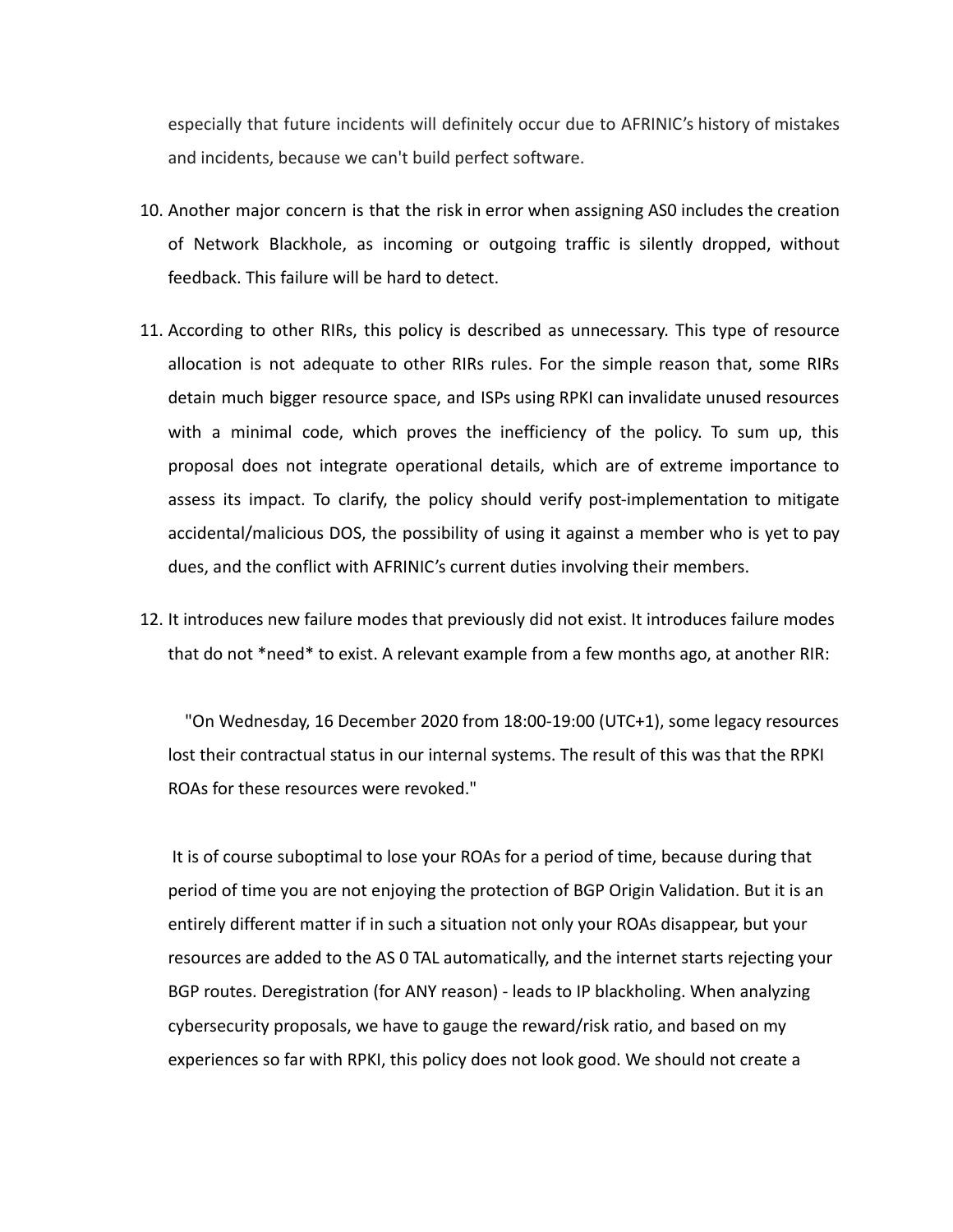situation where the consequences of small errors are amplified into internet-wide outages.

- 13. We do not see how this proposal moves the RPKI needle forward in a meaningful and impactful way. This policy is a nice-to-have, for which solutions that are well-documented are already in sufficient existence. We would prefer that we did not encourage thought processes that could turn RPKI into a loaded gun that may very well lead to unintended consequences. We suggest we focus our efforts on actually getting RPKI more widely deployed. A case of "crawl before we can run", type-thing. We tend to prefer achieving the objective with the least amount of effort. Pushing multiple TAL's from a single RIR will only escalate the confusion surface area, which is more than likely to have a negative impact on the progression of deployment of a global RPKI, or worse, mis-deployment that may be touted as a BCP for generations to come. A policy such as this could set a precedent for significantly more (well-intentioned, but) disastrous use-cases for the RPKI. I'd err on the side of avoiding situations where centralized control of gratuitous blackouts of part or all of the Internet, on purpose or by mistake, are not given roots to emerge.
- 14. Additionally, once an RIR automatically, creates AS0 ROAs for unallocated/unassigned space, any database incidents where the registration status of a resource accidentally (and temporarily) lapses, which can result in blocklisting via AS0.
- 15. Another thing is that, a direct and automatic migration would certainly pose a problem, and which is certainly an argument against immediate automation without an intermediate ROA "does not exist" state.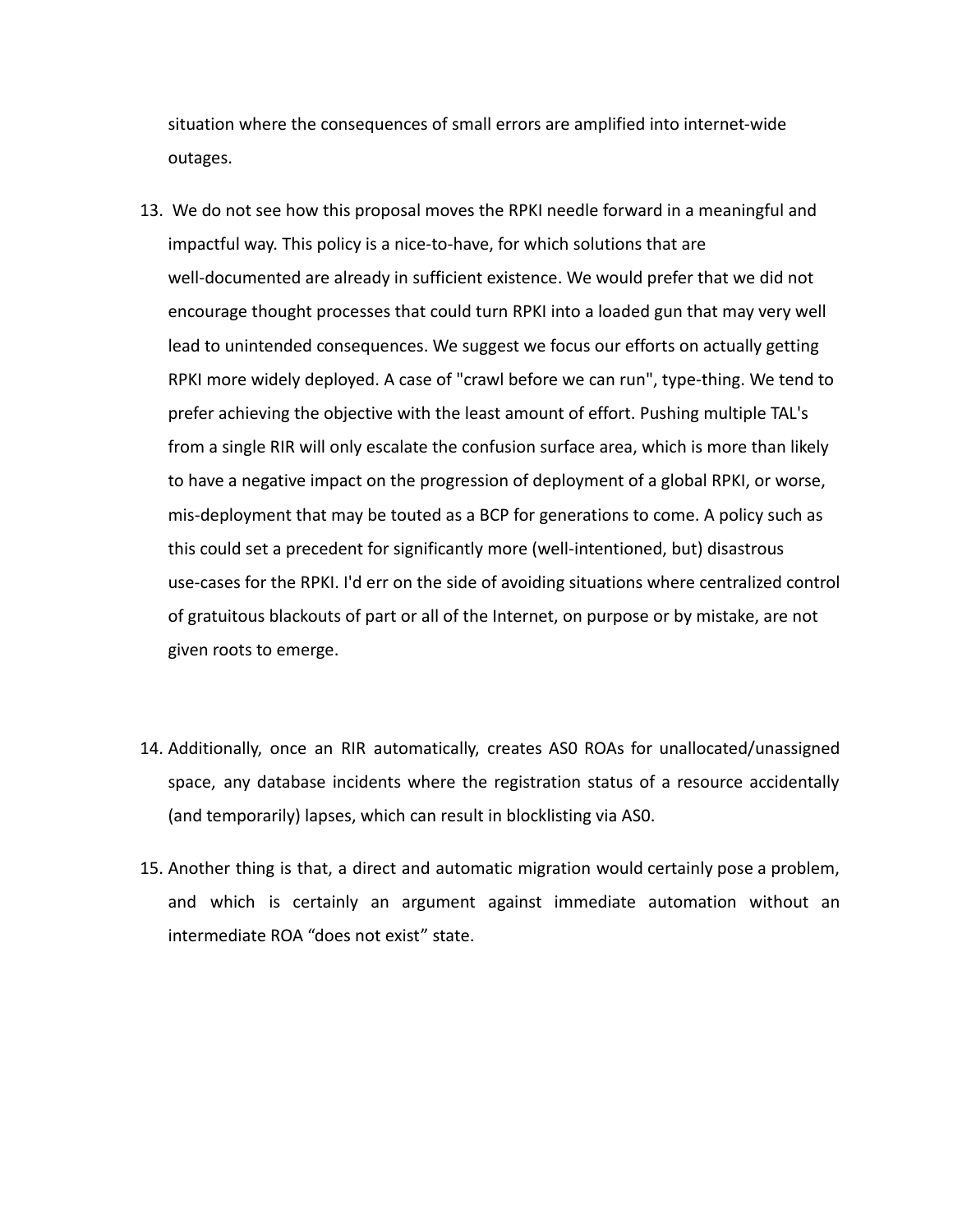- 16. As pointed out on the list, the Internet is a series of clever fail-open fail-safe mechanisms, the policy proposal strikes at the heart of the design of the global Internet routing system and converts a fail-open into a fail-closed
- 17. The policy proposal fails to act efficiently and usefully against 'hacking', or 'spamming' and does nothing productive against BGP hijacking: the only problematic BGP hijacks, are the ones where someone hijacks IP space that someone else already was using for an Internet service. Even worse, the proposal puts RPKI's reputation at risk, so in an indirect way the policy proposal might make BGP hijacking worse.
- 18. The proposal fails to increase RIR Registry accuracy, because it deals exclusively with unassigned and unallocated space.
- 19. The proposal has non-technical problems that affect entire countries, such as sanctions. When an entire country is banned from conducting business with the rest of the world, taking away their internet is an awful thing that goes against the essence and whole purpose of the global internet.
- 20. Based on the co-chairs' action of declaring consensus on the concerned policy, which is done with no regards to other community's opinion, it is safe to conclude that the consensus is biased and far from being reached. Based on the above, I urge the Appeal committee to investigate this serious matter and resolve this appeal by standing with what is right and fair.

#### **List of additional materials that the complainant will rely on, if any**

All of the materials and references that have been used to support this appeal has been added in the above discussions.

I would like to ask you to kindly take into consideration all of the concerns and objections mentioned above, and help resolve this matter by stopping this policy from passing to the implementation phase and return it back to the discussion list, so that every concern gets